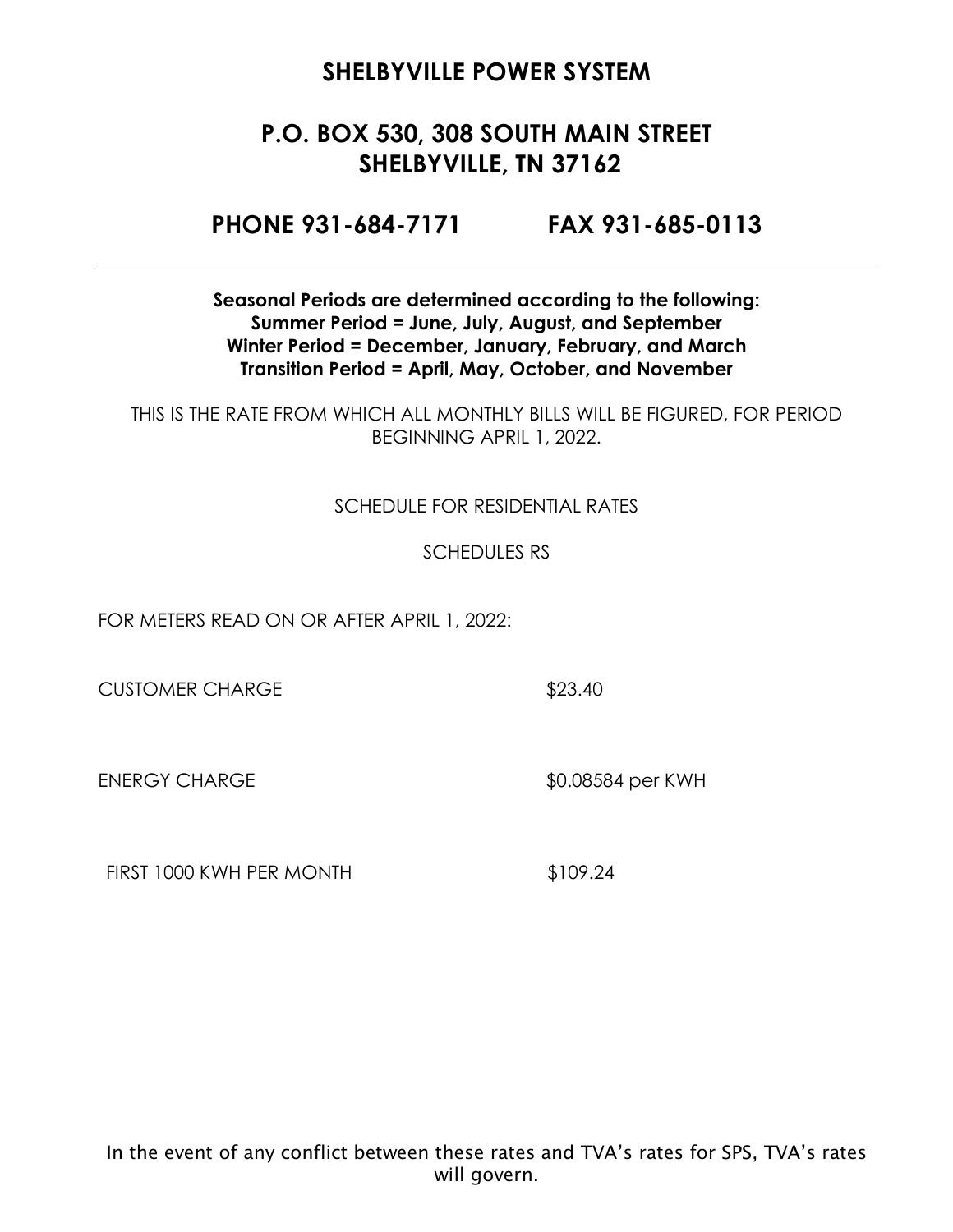# **P.O. BOX 530, 308 SOUTH MAIN STREET SHELBYVILLE, TN 37162**

#### **PHONE 931-684-7171 FAX 931-685-0113**

**Seasonal Periods are determined according to the following: Summer Period = June, July, August, and September Winter Period = December, January, February, and March Transition Period = April, May, October, and November**

THIS IS THE RATE FROM WHICH ALL MONTHLY BILLS WILL BE FIGURED, FOR PERIOD BEGINNING APRIL 1, 2022.

#### SCHEDULE FOR COMMERCIAL RATES

SCHEDULES GSA (LESS THAN 50 KW)

FOR METERS READ ON OR AFTER APRIL 1, 2022:

GSA1:

IF CUSTOMER'S CURRENTLY EFFECTIVE CONTRACT DEMAND, IF ANY, OR ITS HIGHEST BILLING DEMAND DURING THE LATEST 12-MONTH PERIOD IS NOT MORE THAN 50 KW AND THE CUSTOMER'S MONTHLY ENERGY TAKINGS FOR ANY MONTH DURING SUCH PERIOD DO NOT EXCEED, 15,000 KILOWATT HOURS:

CUSTOMER CHARGE:

- If the customer's energy usage does not exceed  $500$  KWHRS =  $$27.00$
- If the customer's energy usage is greater than  $500$  KWHRS =  $$46.00$

ENERGY CHARGE \$0.09516 per KWH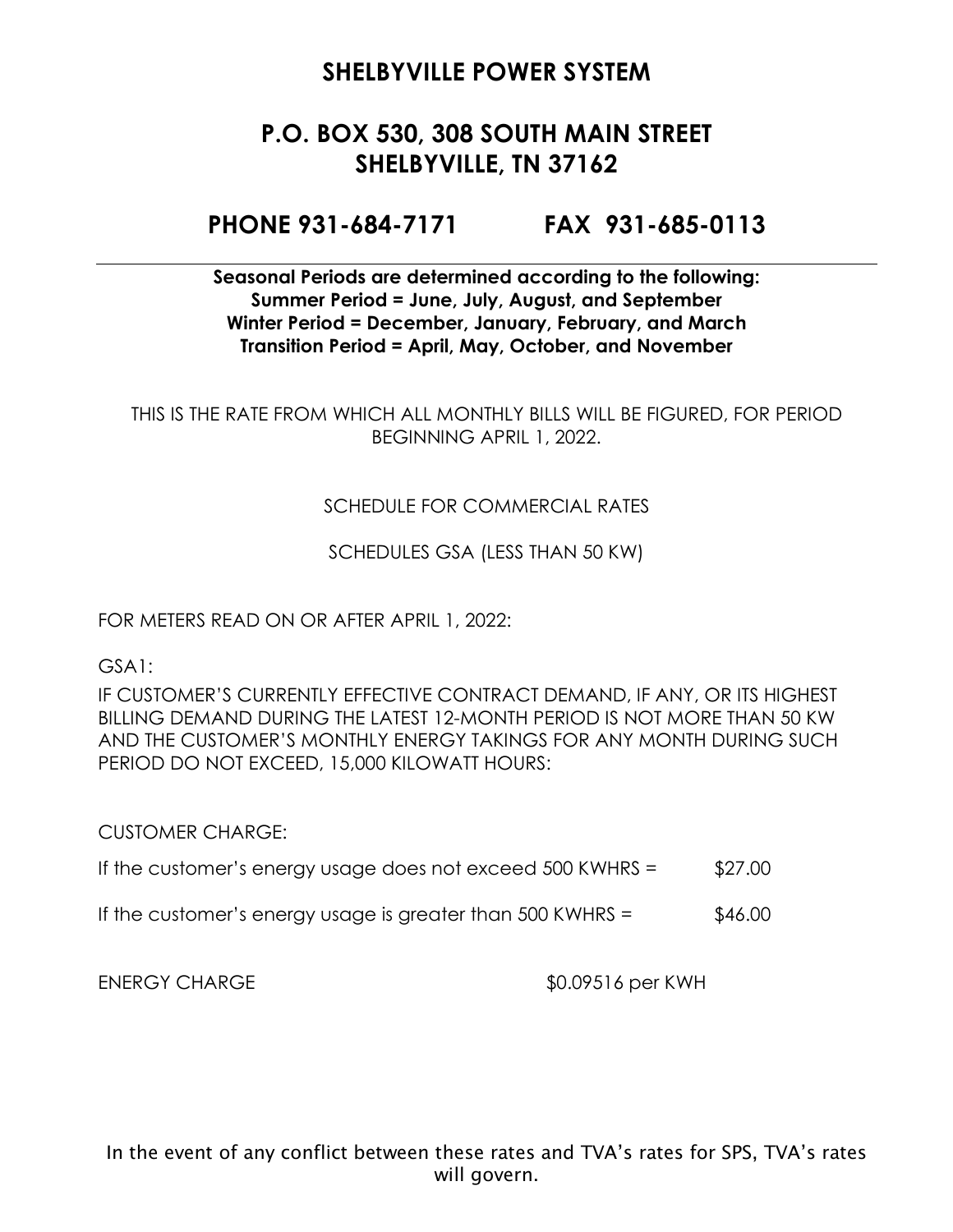# **P.O. BOX 530, 308 SOUTH MAIN STREET SHELBYVILLE, TN 37162**

#### **PHONE 931-684-7171 FAX 931-685-0113**

**Seasonal Periods are determined according to the following: Summer Period = June, July, August, and September Winter Period = December, January, February, and March Transition Period = April, May, October, and November**

THIS IS THE RATE FROM WHICH ALL MONTHLY BILLS WILL BE FIGURED, FOR PERIOD BEGINNING APRIL 1, 2022.

#### SCHEDULE FOR COMMERCIAL/INDUSTRIAL RATES

SCHEDULES GSA (FROM 50 KW TO 1000 KW)

FOR METERS READ ON OR AFTER APRIL 1, 2022:

GSA2:

IS CUSTOMER'S CURRENTLY EFFECTIVE CONTRACT DEMAND, IF ANY, OR ITS HIGHEST BILLING DEMAND DURING THE LATEST 12-MONTH PERIOD IS GREATER THAN 50 KW BUT NOT MORE THAN 1000 KW AND THE CUSTOMER'S MONTHLY ENERGY TAKINGS FOR ANY MONTH DURING SUCH PERIOD EXCEED 15,000 KILOWATT HOURS:

| <b>CUSTOMER CHARGE</b> | \$200.00 |
|------------------------|----------|
|                        |          |

DEMAND CHARGE:

FIRST 50 KW PER MONTH \$8.00 per KW OVER 50 KW PER MONTH \$13.13 per KW

ENERGY CHARGE:

| FIRST 15,000 KWH PER MONTH | \$0.08029 per KWH |
|----------------------------|-------------------|
| OVER 15,000 KWH PER MONTH  | \$0.05911 per KWH |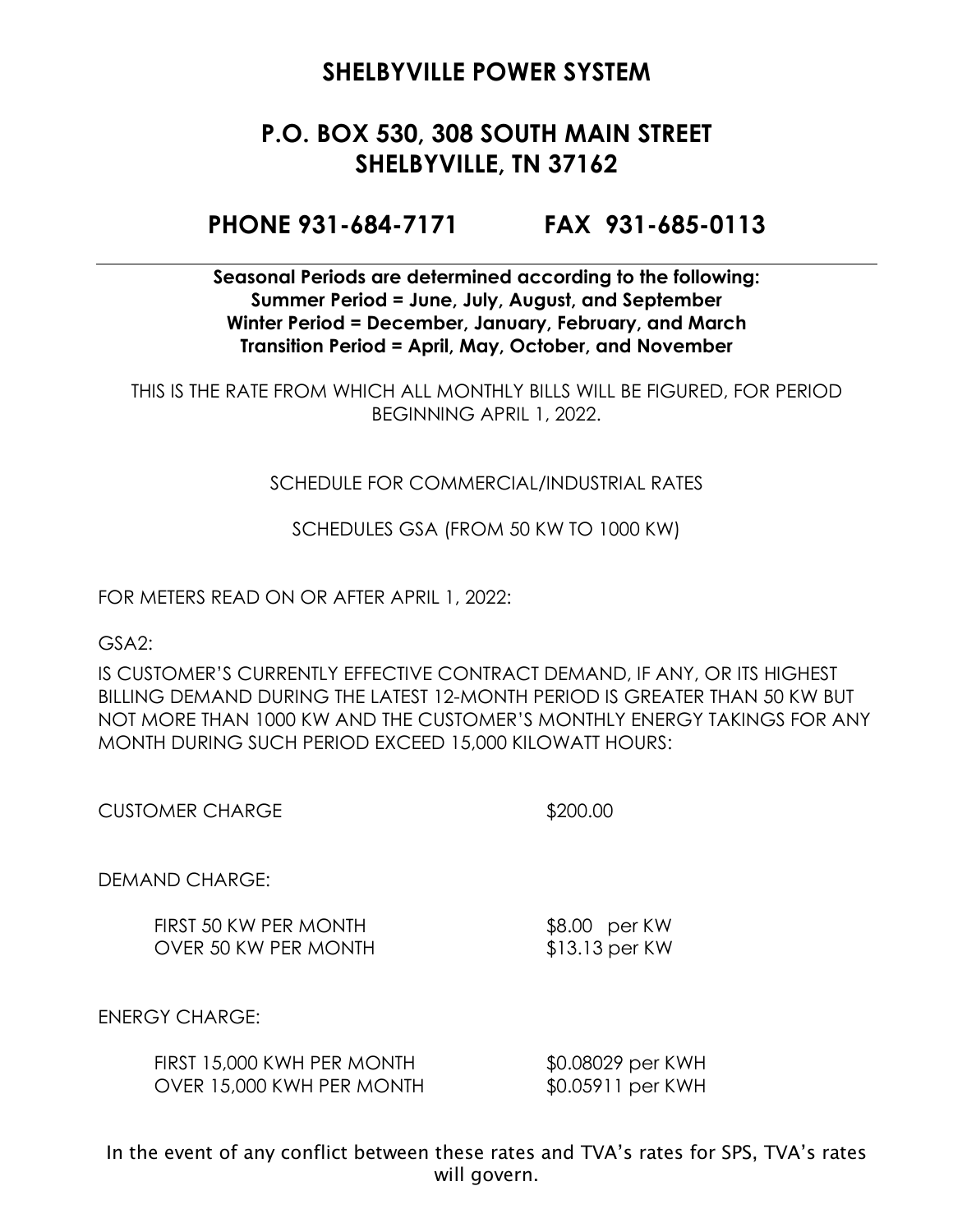# **P.O. BOX 530, 308 SOUTH MAIN STREET SHELBYVILLE, TN 37162**

**PHONE 931-684-7171 FAX 931-685-0113**

**Seasonal Periods are determined according to the following: Summer Period = June, July, August, and September Winter Period = December, January, February, and March Transition Period = April, May, October, and November**

THIS IS THE RATE FROM WHICH ALL MONTHLY BILLS WILL BE FIGURED, FOR PERIOD BEGINNING APRIL 1, 2022.

#### COMMERCIAL/INDUSTRIAL RATES

GSA3, Greater than 1000 KW Contract or Highest 12 Month Measured KW greater than 1000 KW

But Measured KW for month is less than 1000 KW

CUSTOMER CHARGE \$650.00

DEMAND CHARGE

|               | <b>First 1000 KW</b><br>Over 1000 KW | $$11.97$ per KW<br>$$11.97$ per KW |
|---------------|--------------------------------------|------------------------------------|
| ENERGY CHARGE | AII KWHR                             | \$0.06743 per KWHR                 |

GSA3, Greater than 1000 KW Contract or Highest 12 Month Measured KW greater than 1000 KW (Must be eligible for General Manufacturing Credit)

Measured KW for month is greater than 1000 KW

CUSTOMER CHARGE \$650.00

DEMAND CHARGE

First 1000 KW \$10.59 per KW Over 1000 KW \$10.34 per KW

ENERGY CHARGE ALL KWHR \$0.05667 per KWHR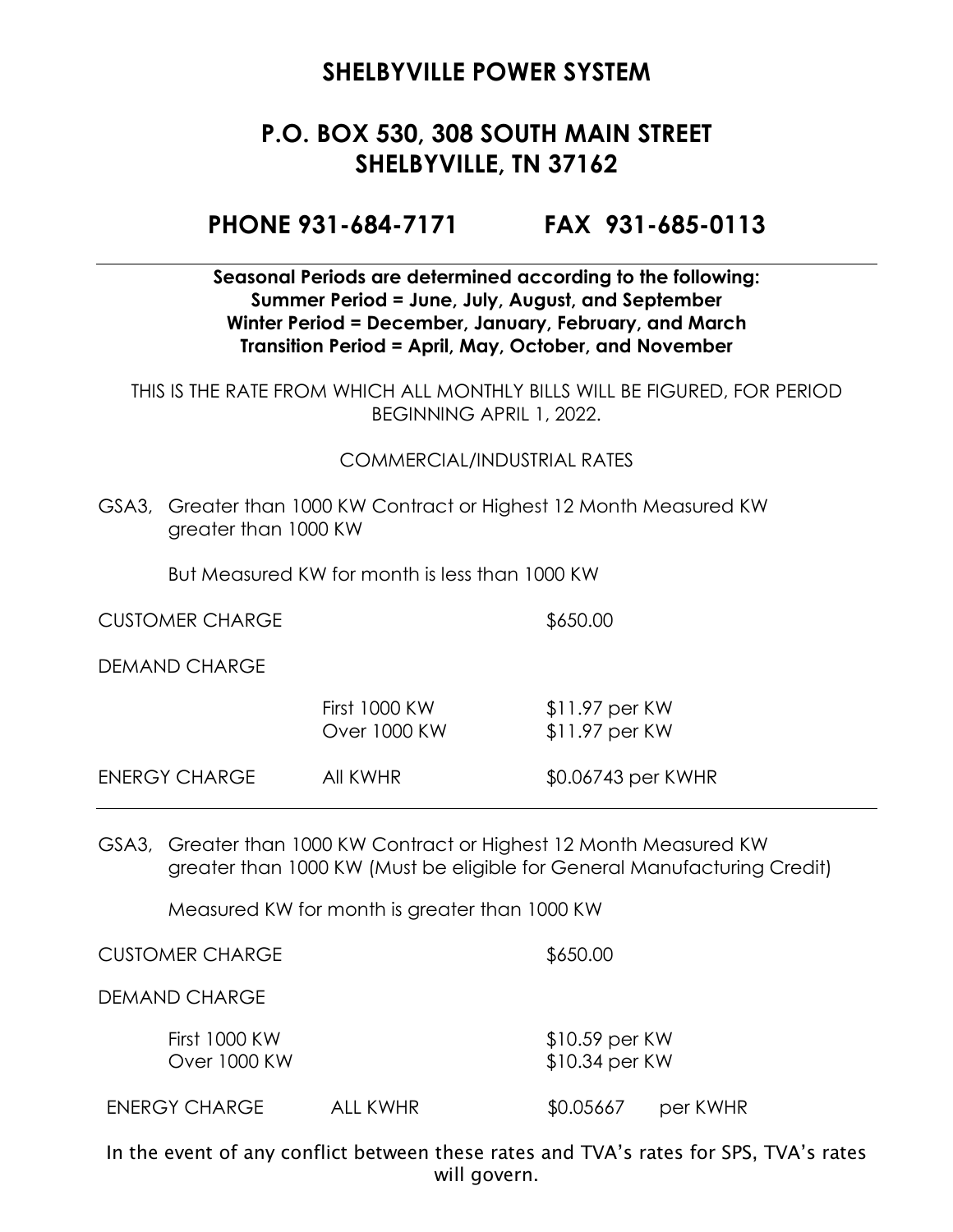### **P.O. BOX 530, 308 SOUTH MAIN STREET SHELBYVILLE, TN 37162**

#### **PHONE 931-684-7171 FAX 931-685-0113**

#### **Seasonal Periods are determined according to the following: Summer Period = June, July, August, and September Winter Period = December, January, February, and March Transition Period = April, May, October, and November**

(Determination of On-peak and Off-peak Hours)

Except for Saturdays and Sundays and the weekdays that are observed as Federal Holidays for New Year's Day, Memorial Day, Independence Day, Labor Day, Thanksgiving Day and Christmas Day and provided further that on-peak hours shall not include hours that fall on November 1 of each year when November 1 falls on any day other than Monday. On-peak hours for each day shall for purposes of Standard Service be from 1 p.m. to 7 p.m. during the months of April, May, June, July, August, September and October and from 4 a.m. to 10 a.m. during the months of February, February, March, November and December. All other hours of each day and all hours of such expected days shall be off-peak hours.

THIS IS THE RATE FROM WHICH ALL MONTHLY BILLS WILL BE FIGURED, FOR PERIOD BEGINNING APRIL 1, 2022.

TOU-MSB Greater than 5000 KW Contract or Highest 12 Month Measured KW greater than 5000 and SIC is 20-39

Measured KW for month is less than 5000 KW

Manufacture Rates

CUSTOMER CHARGE \$1,850.00

DEMAND CHARGE All KW On-Peak \$9.27 per KW Off-Peak \$2.26 per KW

Energy Charge First 425 KWHR/KW On-Peak (all KWHR) \$0.05943 per KWHR Off-Peak (first 200 hours) \$0.05943 per KWHR (Example 425 \* KW compared to measured KWHR)

Off-Peak: Next 200 KWHR/KW \$0.02664

Off-Peak: Additional KWH \$0.02409

Facilities Rental (Delivery Point less than 46 KV) \$0.93 per KW

Equipment Rental 1.5% of Installed Cost per month